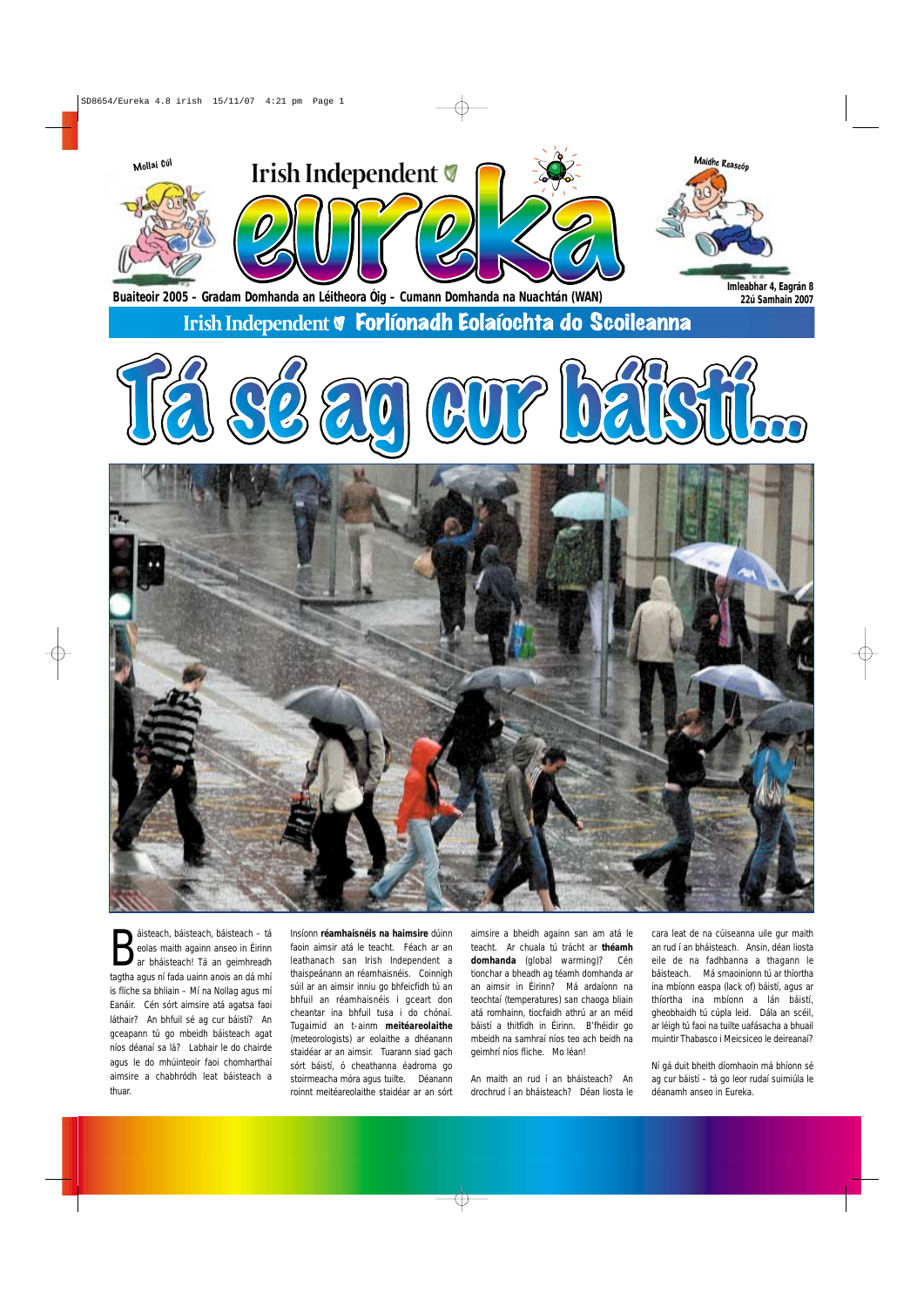#### **TREORACHA:**

- 1. Pléigh na rudaí a bhaineann le scáth báistí maith. Smaoinigh ar na ceisteanna seo:
	- a. An gcoinneoidh sé tirim mé?
	- b. An féidir é a oscailt go héasca?
	- c. An bhfuil sé mór nó beag nuair a dhúnaim é?
	- d. An dtriomaíonn sé go tapa?
- 2. Scríobh na ceisteanna ar chairt (feach thíos).
- 3. Smaoinigh ar fhreagraí na gceisteanna.
- 4. Leid: D'fhéadfá rudaí **a thomhas**, nó scór (b'fhéidir marcanna as 10) a thabhairt do

na scáthanna báistí. B'fhéidir go n-iarrfá ar chara uisce a dhoirteadh ar do scáth báistí nuair a bhíonn sé ar oscailt agat!

- 5. Pléigh do chuid pleananna le do mhúinteoir sula dtosaíonn tú ar iad a thriail.
- 6. Triail na scáthanna báistí taobh amuigh. Cuir ort do chóta, ar eagla nach scáth báistí maith atá agat!
- 7. **Taifead** na torthaí.
- 8. Pléigh na torthaí. Cé acu scáth báistí is fearr? Cén fáth?

Is maith an smaoineamh é scáth báistí a bheith agat nuair a bhíonn sé ag cur báistí in Éirinn. Cad iad na difríochtaí a bhíonn idir scáth báistí maith agus drochscáth báistí! Cabhróidh an ghníomhaíocht seo leat dearadh na scáthanna báistí a imscrúdú.

#### **BUNÁBHAIR:**

Culombalocht

- Scáthanna báistí éagsúla Spás taobh amuigh le bheith ag obair Uisce
- Canna spréite (watering can) Áit chun na scáthanna báistí a thriomú
- Do chóta Miosúr (más mian leat) Uaineadóir (más mian leat)
- Cairt chun na dearaí a mharcáil (féach thíos)



Titeann báisteach i ngach áit in Éirinn, ar shléibhte agus ar bhailte, ar pháirceanna agus ar chathracha. Ach cá as a dtagann an t-uisce a bhíonn sa bháisteach? Tarraing pictiúir a thaispeánann na rudaí seo:





1. Bíonn an ghrian ag taitneamh ar uisce m.sh. ar an bhfarraige.

2. **Galaíonn** (evaporates) roinnt den uisce seo nuair a bhíonn sé te. Athraíonn sé go **gal** (vapour) **uisce.**

3. Éiríonn an gal uisce seo suas san aer.

4. Fuaraíonn (cools) sé agus athraíonn sé ar ais go **braonáin** (droplets) **uisce.**

5. Éiríonn na scamaill níos troime agus titeann na braonáin i bhfoirm báistí.

6. Titeann roinnt den bháisteach isteach in aibhneacha agus sileann sí ar ais isteach san fharraige.

# Cá as a dtagann an bháisteach?

# Scoth na Scáthanna Báistí?

|                | Coinníonn sé<br>tirim mé | <b>Éasca le hoscailt</b><br>agus le hardú | Mór/beag nuair a<br>bhíonn se dúnta | Am triomaithe | <b>PLÉIGH:</b><br>Ar sheiceáil gach duine sa rang na rudaí céanna maidir leis na                                                      |
|----------------|--------------------------|-------------------------------------------|-------------------------------------|---------------|---------------------------------------------------------------------------------------------------------------------------------------|
| Scáth báistí 1 | Scór 8/10                | Scór 4/10                                 | 28cm ar fad                         | 2 huaire      | scáthanna báistí?                                                                                                                     |
| Scáth báistí 2 |                          |                                           |                                     |               |                                                                                                                                       |
| Scáth báistí 3 |                          |                                           |                                     |               | Ar shocraigh gach duine gur fearr an scáth báistí céanna? Munar<br>shocraigh, cén fáth ar roghnaigh daoine áirithe scáth báistí eile? |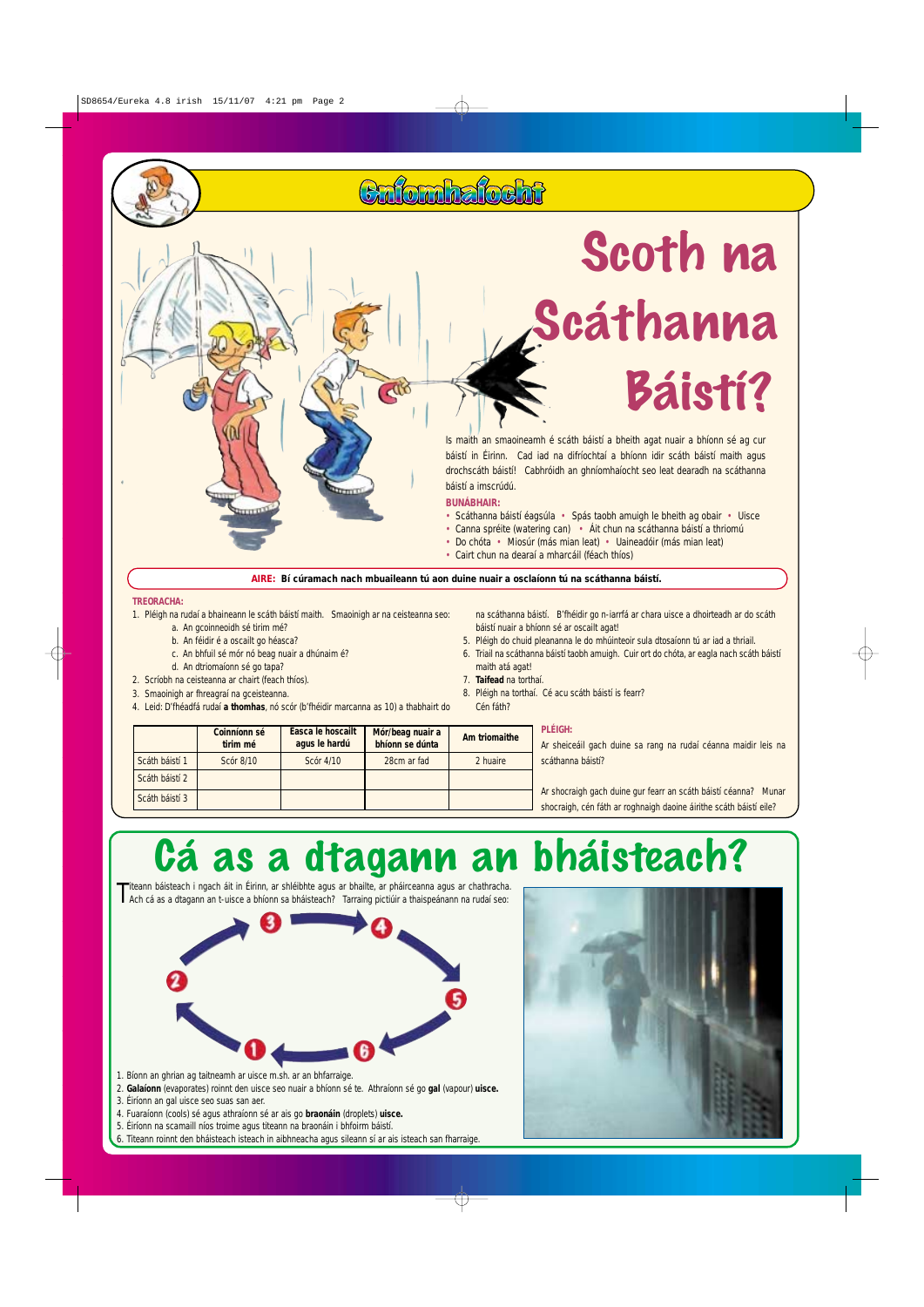## Déan scamall báistí

#### **TREORACHA:**

1. Cuir claibín an phróca sa chuisneoir ar feadh uaire (ar a laghad) chun é a fhuarú.



- Tuar cé mhéad báistí a thitfidh gach seachtain. Cuir do thuartha i gcomparáid leis na torthaí. Ar éirigh tú níos fearr ag déanamh tuair?
- Cá dtéann an bháisteach ar fad nach dtiteann isteach sa mhéadar báistí?
- 2. Greamaigh liathróid bheag mharla ar bhonn an phróca. Níor cheart go gclúdódh sé níos mó ná an cheathrú chuid den bhonn. Is é seo 'an talamh'. D'fhéadfá é a dhéanamh i gcruth na hÉireann!
- 3. Úsáid an crúiscín chun uisce te a dhoirteadh isteach sa phróca. Is í seo 'an fharraige'. Ná steall (splash) aon uisce ar an 'talamh'. Bíodh cuid den 'talamh' ag gobadh aníos os cionn leibhéal na farraige (féach ar an léaráid). Má bhíonn an t-uisce te, galóidh sé níos tapúla!
- 4. Tóg an claibín fuar as an gcuisneoir. Is í seo an chuid fhuar uachtarach den 'spéir'. 5. Cuir an claibín go dlúth ar an bpróca.
- 6. **Breathnaigh** cad a tharlaíonn de réir mar a ghalaíonn an t-uisce agus éiríonn gal uisce ón bhfarraige. Taobh istigh d'uair an chloig nó mar sin, feicfidh tú 'scamaill' ag teacht. Ansin silfidh braonta 'báistí' anuas le taobhanna an phróca, anuas ar an 'talamh' (agus ar ais isteach san 'fharraige'). Chruthaigh tú báisteach!

**Example 3** Sé de shíor ag cumhsán go mbíonn<br>
Sé de shíor ag cur fearthainne in Éirinn. An fíor dóibh? Abair an íonn daoine ag clamhsán go mbíonn sé de shíor ag cur fearthainne in bhfuil na habairtí seo Fíor nó Bréagach agus faigh amach an bhfuil mórán ar eolas agat faoi bháisteach na hÉireann. Tá na freagraí ar leathanach 4.

Léigh tú thuas cá as a dtagann an bháisteach ach bíonn sé deacair é seo a fheiceáil sa ghnáthshaol. Taispeánfaidh an ghníomhaíocht seo duit conas do scamall báistí féin a

- 1. Titeann níos mó báistí ar chósta thiar na hÉireann ná ar chósta thoir na hÉireann.
- 2. Is í mí Iúil an mhí is tirime in Éirinn. 3. Titeann níos mó báistí ar na sléibhte ná
- 4. Thit an méid is mó báistí i 24 huaire an
- chloig riamh in Éirinn ar Aillte an Mhothair i gCo. an Chláir.
- 5. In Éirinn, bíonn lá fliuch againn níos minice ná lá tirim.
- 6. Ba í 2006 an bhliain ba thirime riamh, de réir na dtaifead.
- 7. Is iad Mí na Nollag agus mí Eanáir na míonna is fliche sa bhliain.

Tá breis eolais le fáil faoi aimsir na hÉireann ar shuíomh gréasáin Mhet Éireann www.met.ie



### Cafornhafocht



### An Bháisteach in Éirinn



#### **AIRE: Bí cúramach - ná bris an próca gloine.**

- 1. Cuir scoiltín sa bhuidéal, thart ar cheathrú bhealaigh síos ó bharr an bhuidéil.
- 2. Gearr timpeall ar an mbuidéal uile, sa chaoi go mbaineann tú barr an bhuidéil de. Baileoidh tú an bháisteach i mbun an bhuidéil.
- 3. Brúigh marla isteach i mbun an bhuidéil chun bonn (base) réidh, cothrom, trom a dhéanamh (féach ar an léaráid).
- 4. Iompaigh barr an bhuidéil bun os cionn. Bain de an claibín. Anois tá tonnadóir (funnel) agat.
- 5. Cuir an tonnadóir isteach i mbarr an bhailitheora báistí. Daingnigh é le 4 fháiscín páipéir (féach ar an léaráid).

#### **CHUN AN MÉADAR BÁISTÍ A ÚSÁID:**

1. Cuir an méadar báistí amach in áit oscailte; ná cuir é isteach faoi chrainn ná in aice le foirgnimh. Bí cinnte nach dtitfidh aon duine thairis.

- 2. Fág ann é ar feadh seachtaine.
- 3. **Tomhais** doimhneacht na báistí sa mhéadar. Úsáid rialóir chun an bháisteach a thomhas ón mbonn marla go barr na báistí. **Taifead** an doimhneacht i mm.
- 4. Bain de an tonnadóir agus doirt amach an bháisteach.
- 5. Cuir an tonnadóir ar ais ar bharr an bhailitheora.
- 6. Cuir an méadar báistí amach arís chun báisteach na seachtaine seo chugainn a thomhas.

#### **SMAOINIGH AIR SEO:**